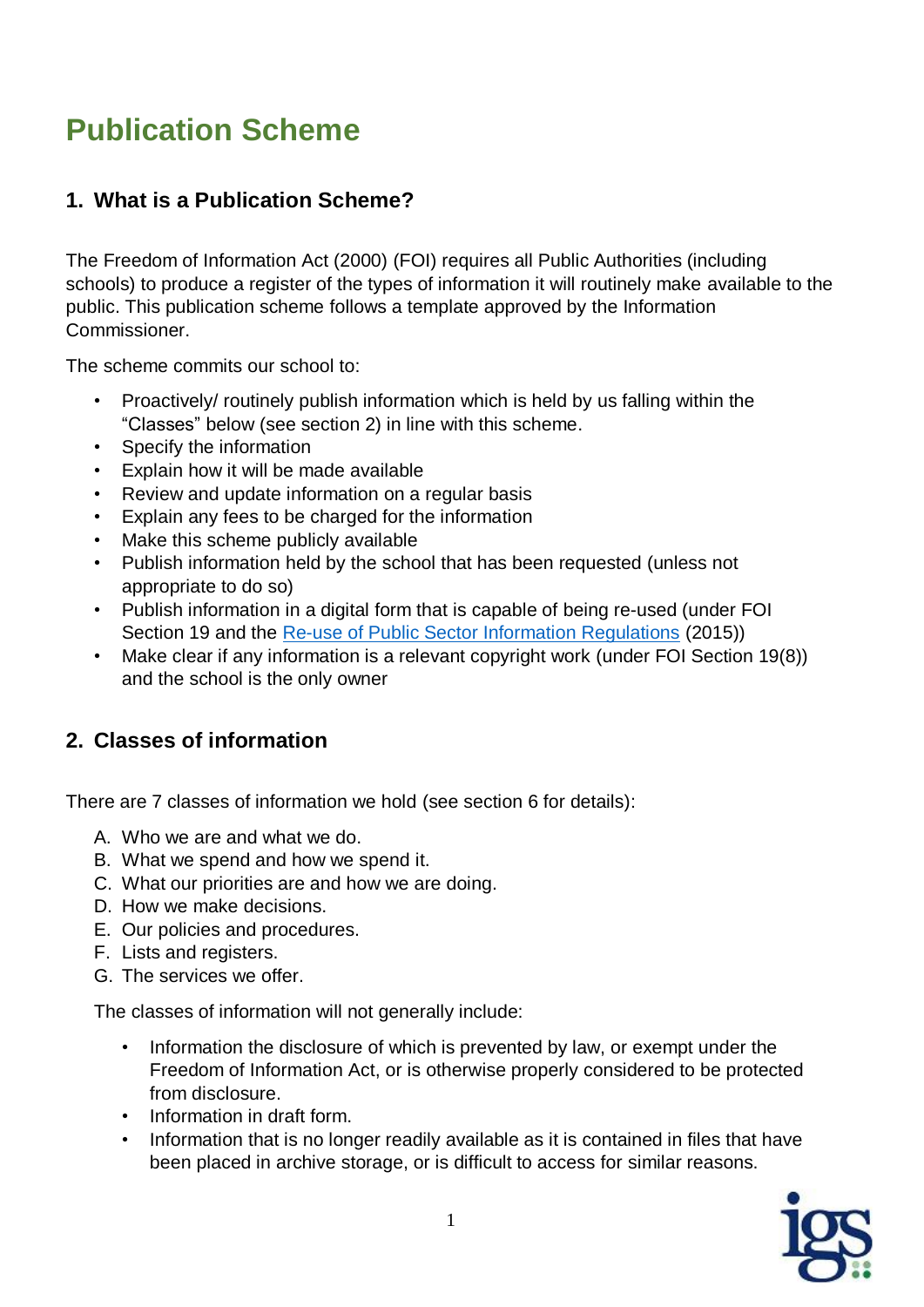#### **3. Making Information Available:**

Information will be provided on a website. Where it is impracticable to make information available on a website or when an individual does not wish to access the information by the website, the school will indicate how information can be obtained by other means and provide it by those means (see Section 6).

In exceptional circumstances some information may be available only by viewing in person. Where this manner is specified, contact details will be provided. An appointment to view the information will be arranged within a reasonable timescale.

Information will be provided in the language in which it is held or in such other language that is legally required. Where an authority is legally required to translate any information, it will do so.

Obligations under disability and discrimination legislation and any other legislation to provide information in other forms and formats will be adhered to when providing information in accordance with this scheme.

### **4. Charging**

Charges which may be made for information published under this scheme

The purpose of this scheme is to make the greatest amount of information readily available at minimum inconvenience and cost to the public. Charges made by the school for routinely published material will be justified and transparent and kept to a minimum.

Material which is published and accessed on a website will be provided free of charge.

Charges may be made for information subject to a charging regime specified by law.

Charges may be made to cover our costs such as:

- photocopying
- postage and packaging
- the costs directly incurred as a result of viewing information

Charges may also be made for information provided under this scheme where they are legally authorised, they are in all circumstances (including the general principles of the right of access to information held) justified and are in accordance with a published schedule or schedules of fees which is readily available to you.

Charges may also be made for making datasets (or parts of datasets) that are relevant copyright works available for re-use. These charges will be in accordance with the terms of the [Re-use of Public Sector Information Regulations](http://www.legislation.gov.uk/uksi/2015/1415/contents/made) (2015), where they apply, or with regulations made under FOI Section 11B, or with other statutory powers of the school.

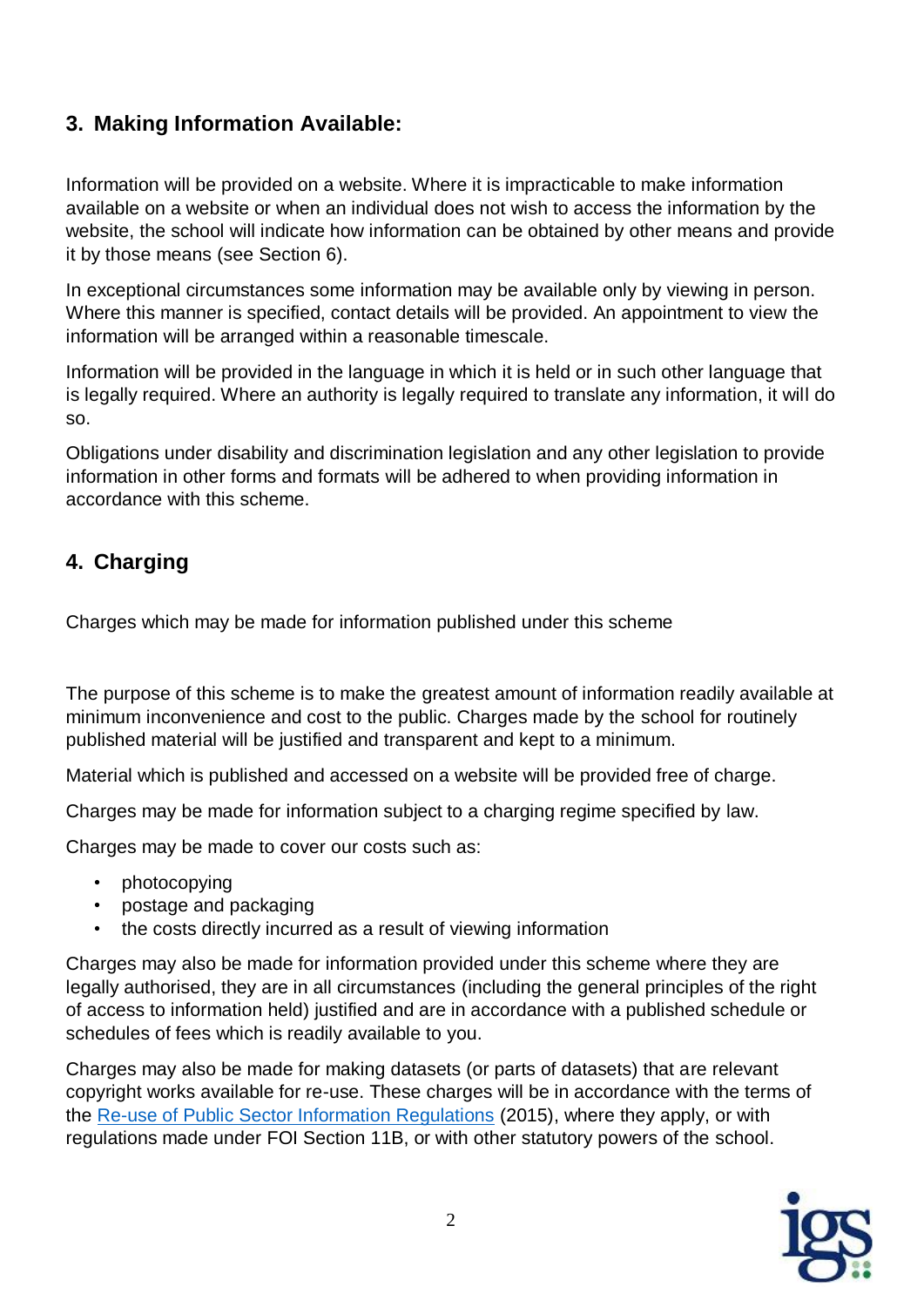If a charge is to be made, confirmation of the payment due will be given before the information is provided. Payment may be requested prior to provision of the information.

#### **5. Written requests**

Information held by the school that is not published under this scheme can be requested in writing, when its provision will be considered in accordance with the provisions of the Freedom of Information Act.

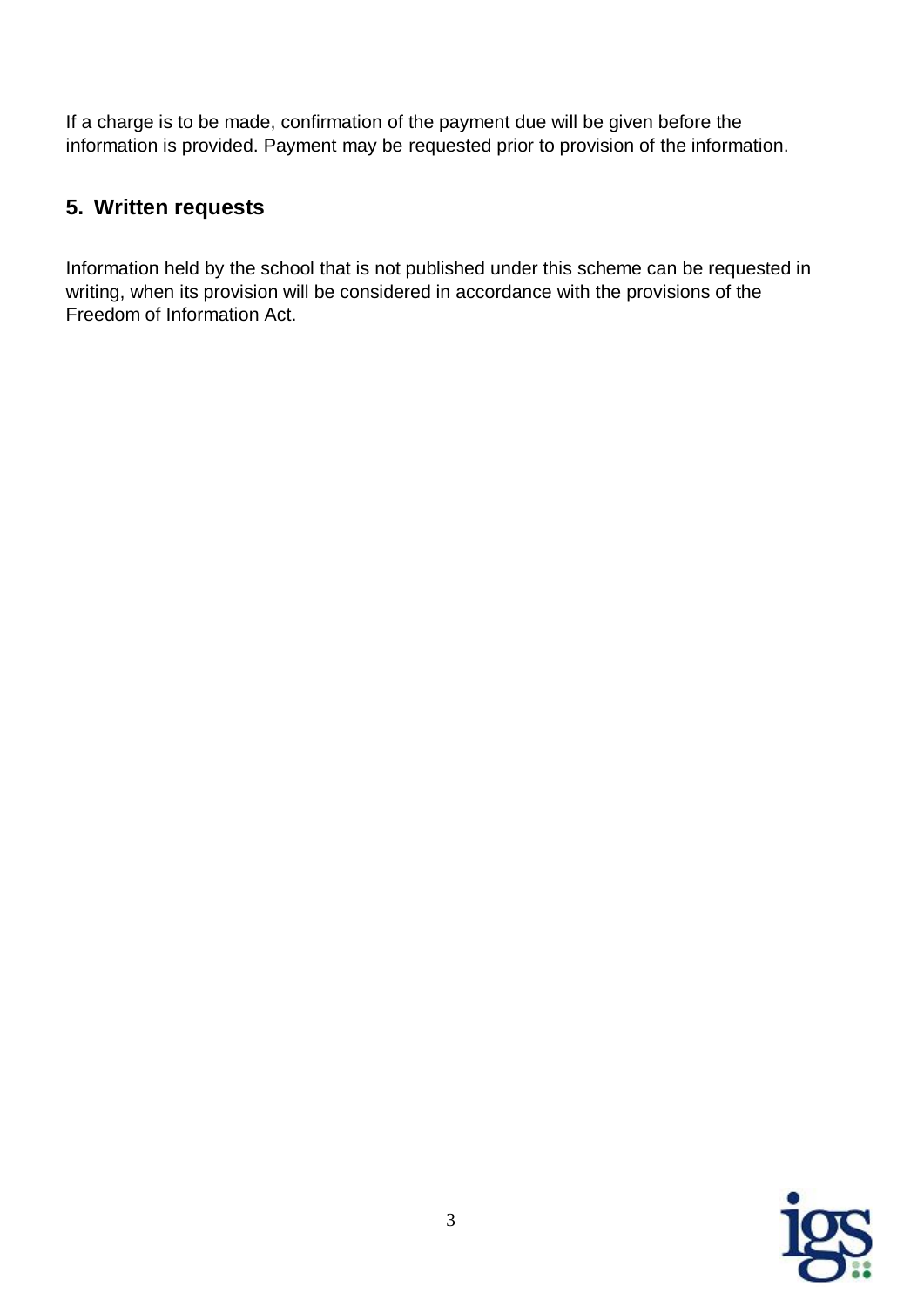## **6. The Scheme**

| Class 1 - Who we are and what we do<br>For example: Organisational information, staffing<br>structures, locations and contacts. This will be current<br>information only. | <b>Hard Copy</b><br>Website<br><b>Both</b> |             |
|---------------------------------------------------------------------------------------------------------------------------------------------------------------------------|--------------------------------------------|-------------|
| Information to be published                                                                                                                                               | How to get a copy                          | <b>Cost</b> |
| Who's who in the school                                                                                                                                                   |                                            |             |
| Who's who on the governing body and the basis of their<br>appointment                                                                                                     |                                            |             |
| Instrument of Government                                                                                                                                                  |                                            |             |
| Contact details for the Head teacher and for the<br>governing body (named contacts where possible with<br>telephone number and email address (if used))                   |                                            |             |
| School prospectus                                                                                                                                                         |                                            |             |
| <b>Annual Report</b>                                                                                                                                                      |                                            |             |
| Staffing structure                                                                                                                                                        |                                            |             |
| School session times and term dates                                                                                                                                       |                                            |             |

| Class 2 – What we spend and how we<br>spend it<br>For example: Financial information relating to projected<br>and actual income and expenditure, procurement,<br>contracts and financial audit. Current and previous<br>financial year as a minimum | <b>Hard Copy</b><br>$\bullet$<br>Website<br><b>Both</b> |      |
|-----------------------------------------------------------------------------------------------------------------------------------------------------------------------------------------------------------------------------------------------------|---------------------------------------------------------|------|
| Information to be published                                                                                                                                                                                                                         | How to get a copy                                       | Cost |
| Annual budget plan and financial statements                                                                                                                                                                                                         |                                                         |      |
| Capitalised funding                                                                                                                                                                                                                                 |                                                         |      |
| Additional funding                                                                                                                                                                                                                                  |                                                         |      |
| Procurement and projects                                                                                                                                                                                                                            |                                                         |      |
| Pay policy                                                                                                                                                                                                                                          |                                                         |      |
| Staffing and grading structure                                                                                                                                                                                                                      |                                                         |      |
| Governors' allowances                                                                                                                                                                                                                               |                                                         |      |

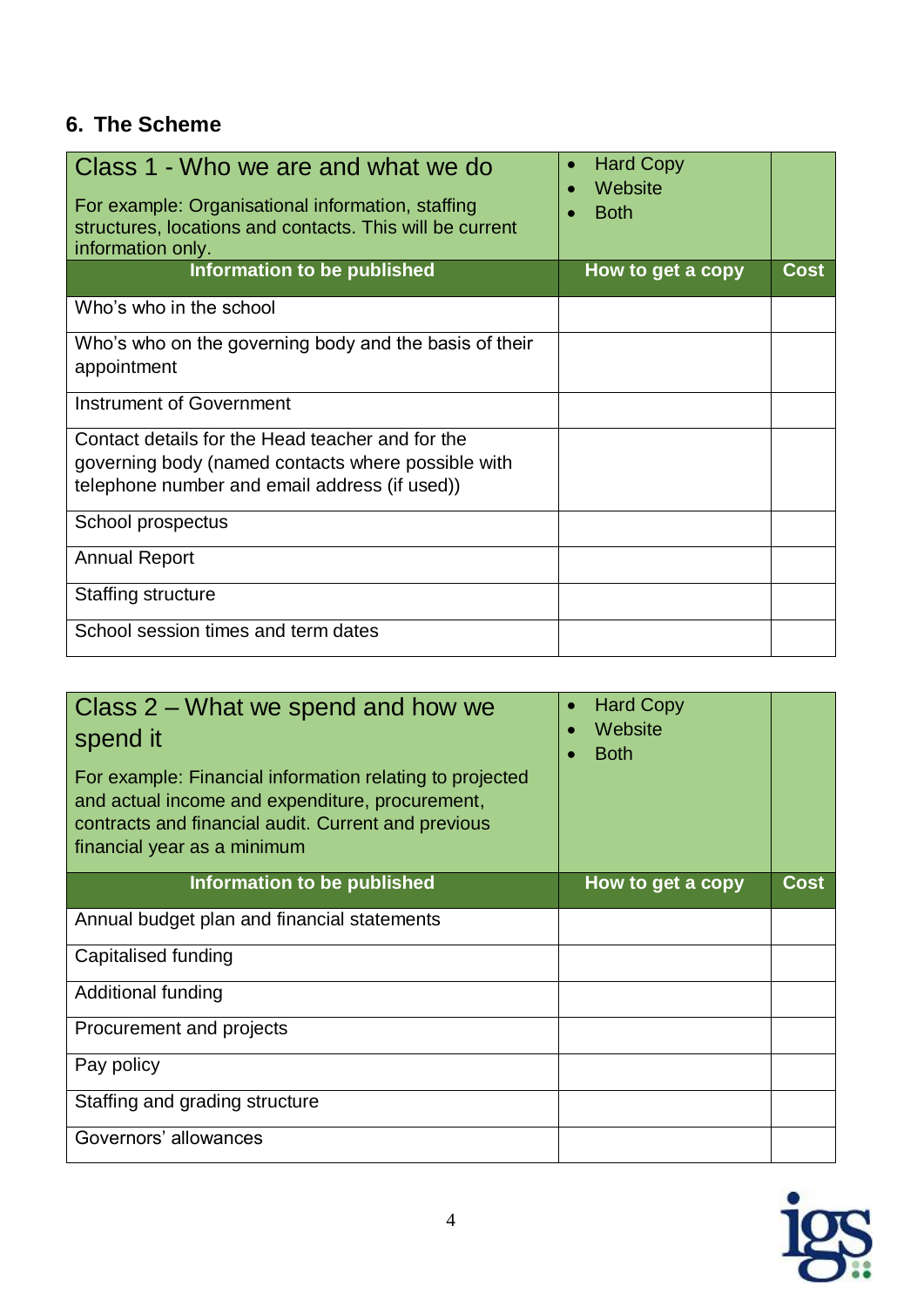| Class 3 – What our priorities are and how<br>we are doing<br>For example: Strategies and plans, performance<br>indicators, audits, inspections and reviews). Current<br>information as a minimum | <b>Hard Copy</b><br>$\bullet$<br>Website<br><b>Both</b> |             |
|--------------------------------------------------------------------------------------------------------------------------------------------------------------------------------------------------|---------------------------------------------------------|-------------|
| Information to be published                                                                                                                                                                      | How to get a copy                                       | <b>Cost</b> |
| <b>School profile:</b><br>Government supplied performance data<br>The latest Ofsted report:<br>- Summary<br>- Full report                                                                        |                                                         |             |
| Performance management policy and procedures<br>adopted by the governing body.                                                                                                                   |                                                         |             |
| Schools future plans<br>Every Child Matters – policies and procedures                                                                                                                            |                                                         |             |
|                                                                                                                                                                                                  |                                                         |             |

| Class 4 – How we make decisions<br>For example: Decision making processes and records of<br>decisions. Current and previous three years as a<br>minimum | <b>Hard Copy</b><br>Website<br><b>Both</b> |             |
|---------------------------------------------------------------------------------------------------------------------------------------------------------|--------------------------------------------|-------------|
| Information to be published                                                                                                                             | How to get a copy                          | <b>Cost</b> |
| Admissions policy/decisions (not individual admission<br>decisions)                                                                                     |                                            |             |
| Agendas of meetings of the governing body and (if held)<br>its sub-committees                                                                           |                                            |             |
| Minutes of meetings (as above) $-$ this will exclude<br>information that is properly regarded as private to the<br>meetings.                            |                                            |             |

| Class 5 – Our policies and procedures<br>For example: Current written protocols, policies and<br>procedures for delivering our services and<br>responsibilities. Current information only | • Hard Copy<br>Website<br><b>Both</b> |                   |
|-------------------------------------------------------------------------------------------------------------------------------------------------------------------------------------------|---------------------------------------|-------------------|
| Information to be published                                                                                                                                                               | How to get a copy                     | Cost <sup>1</sup> |

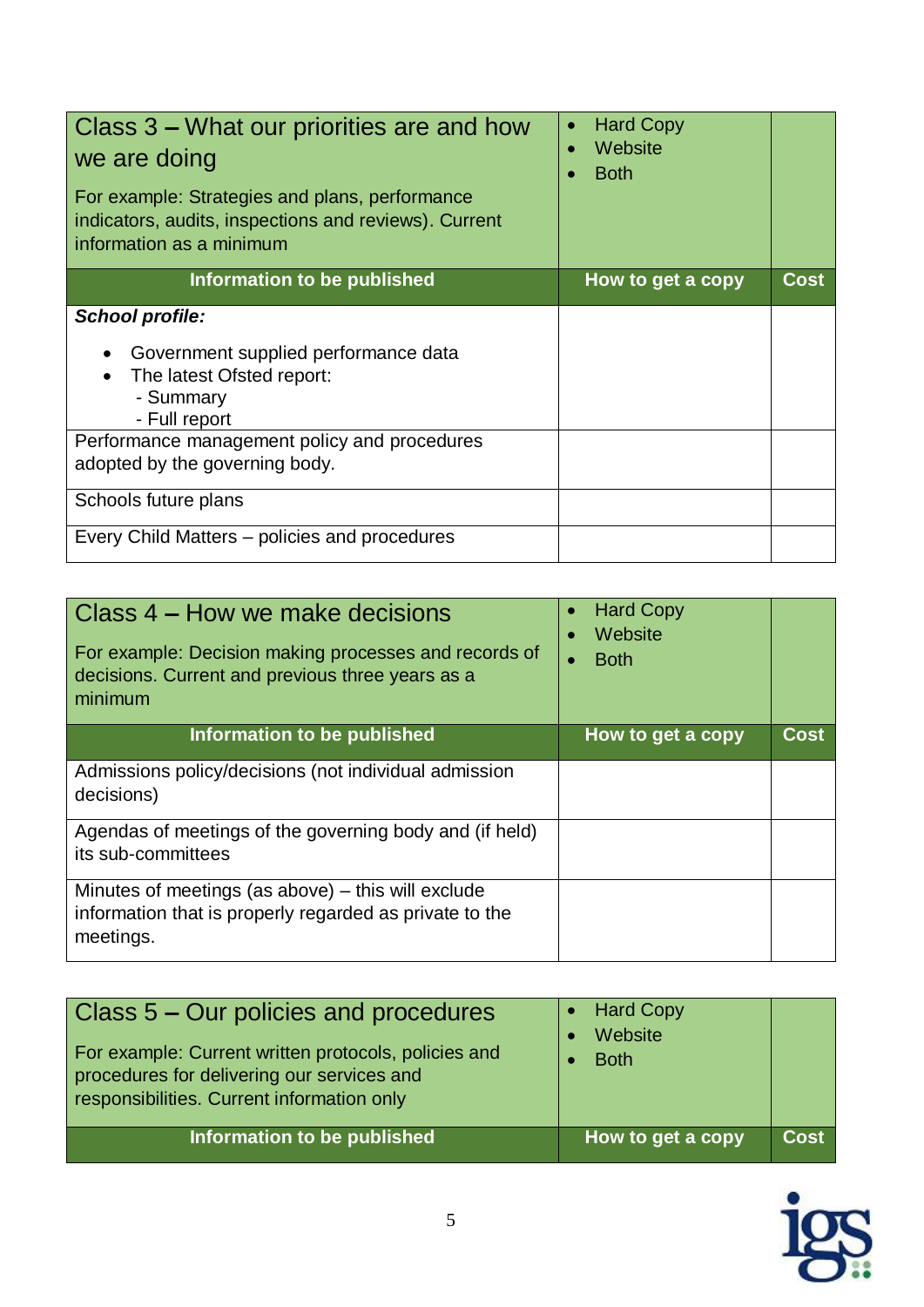| <b>School policies including:</b>                                                                                                                                                                                                                                                                                                    |  |
|--------------------------------------------------------------------------------------------------------------------------------------------------------------------------------------------------------------------------------------------------------------------------------------------------------------------------------------|--|
| Charging and remissions policy<br><b>Health and Safety</b><br>Complaints procedure<br>Staff conduct policy<br>Discipline and grievance policies<br>Staffing structure implementation plan<br>Information request handling policy<br>Equality and diversity (including equal<br>opportunities) policies<br>Staff recruitment policies |  |
| <b>Pupil and curriculum policies, including:</b>                                                                                                                                                                                                                                                                                     |  |
| Home-school agreement<br>Curriculum<br>Sex education<br>Special educational needs<br>Accessibility<br>Race equality<br>Collective worship<br><b>Careers education</b><br>Pupil discipline                                                                                                                                            |  |
| Records management and personal data policies,                                                                                                                                                                                                                                                                                       |  |
| including:<br>Information security policies<br>Records retention destruction and archive policies<br>Data protection (including information sharing<br>policies)                                                                                                                                                                     |  |
| <b>Charging regimes and policies:</b>                                                                                                                                                                                                                                                                                                |  |
| This should include details of any statutory charging<br>regimes. Charging policies should include charges made<br>for information routinely published. They should clearly<br>state what costs are to be recovered, the basis on which<br>they are made and how they are calculated.                                                |  |

| Information to be published                                                                 | How to get a copy                                                                       | <b>Cost</b> |
|---------------------------------------------------------------------------------------------|-----------------------------------------------------------------------------------------|-------------|
| Class 6 – Lists and Registers<br>For example: Currently maintained lists and registers only | Website<br><b>Both</b><br>Some information<br>may only be<br>available by<br>inspection |             |
|                                                                                             | <b>Hard Copy</b>                                                                        |             |

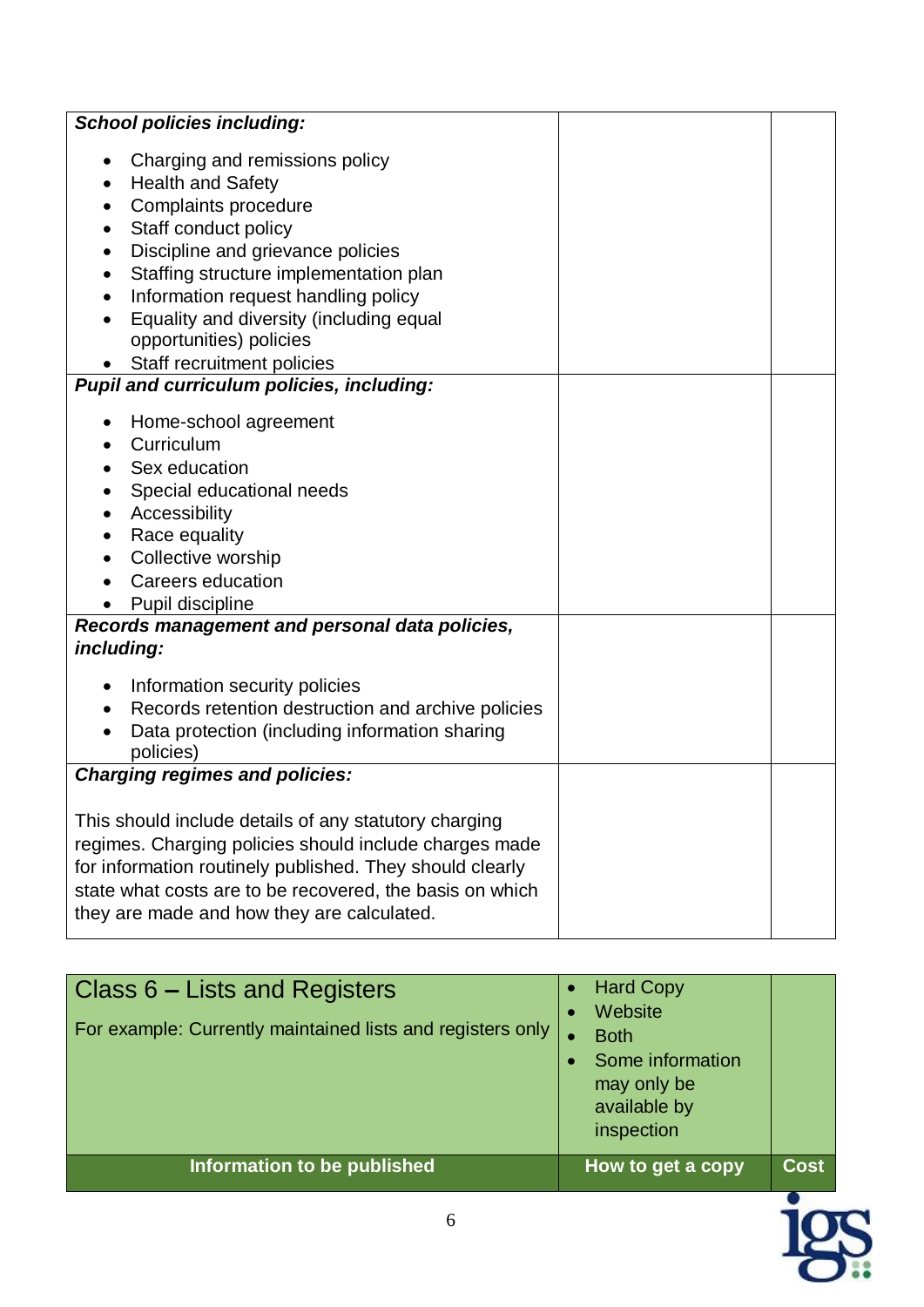| Curriculum circulars and statutory instruments              |  |
|-------------------------------------------------------------|--|
| Disclosure logs                                             |  |
| Asset register                                              |  |
| Any information the school is currently legally required to |  |
| hold in publicly available registers                        |  |
| (This does not include the attendance register)             |  |

| Class 7 – The services we offer<br>For example: Information about the services we offer,<br>including leaflets, guidance and newsletters produced for<br>the public and businesses. Current information only | <b>Hard Copy</b><br>Website<br><b>Both</b><br>Some information<br>may only be<br>available by<br>inspection |             |
|--------------------------------------------------------------------------------------------------------------------------------------------------------------------------------------------------------------|-------------------------------------------------------------------------------------------------------------|-------------|
| Information to be published                                                                                                                                                                                  | How to get a copy                                                                                           | <b>Cost</b> |
| Extra-curricular activities                                                                                                                                                                                  |                                                                                                             |             |
| Out of school clubs                                                                                                                                                                                          |                                                                                                             |             |
| School publications                                                                                                                                                                                          |                                                                                                             |             |
| Services for which the school is entitled to recover a fee,<br>together with those fees                                                                                                                      |                                                                                                             |             |
| Leaflets books and newsletters                                                                                                                                                                               |                                                                                                             |             |

| Additional Information                                    |  |
|-----------------------------------------------------------|--|
| For example: Anything identified in addition to the above |  |
|                                                           |  |

#### **7. Schedule of Charges**

This describes how the charges have been arrived at and should be published as part of the guide.

| <b>TYPE OF CHARGE</b> | <b>DESCRIPTION</b>                                        | <b>BASIS OF CHARGE</b> |
|-----------------------|-----------------------------------------------------------|------------------------|
| "Disbursement" cost   | Photocopying/printing $@.$ p per sheet<br>(black & white) | Actual cost *          |
|                       | Photocopying/printing $@.$ p per sheet<br>(colour)        | Actual cost *          |